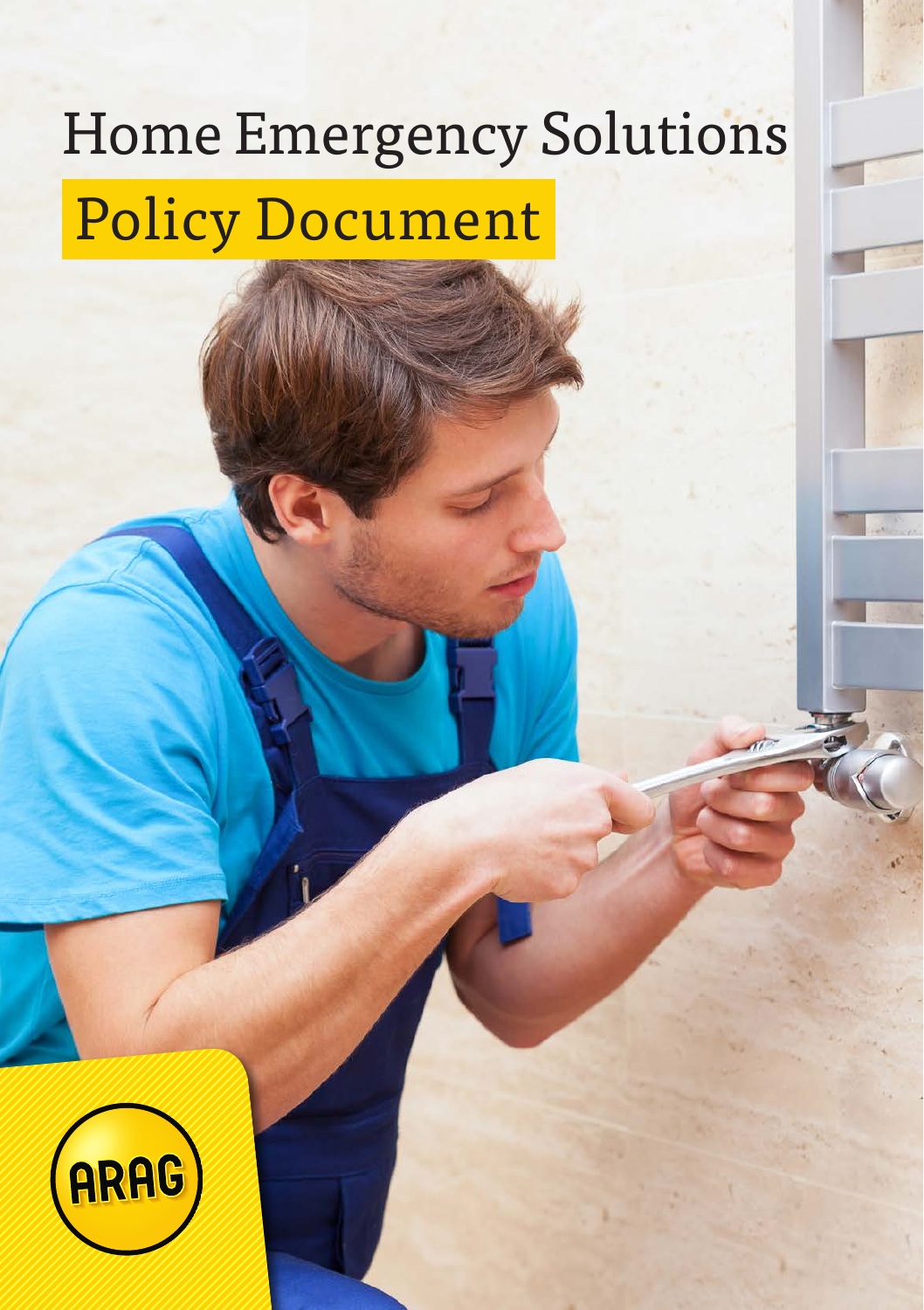# Home Emergency Solutions

Please read this document carefully and in full to familiarise yourself with the terms and conditions, and how you can contact us if you have a home emergency. The policy wording starts on page 3 and provides full terms, conditions and exclusions of the insurance contract between you and the insurer.

If you are unsure about anything in this document please contact whoever you purchased your policy from.

Make a claim

To claim under this policy telephone 0344 571 5193 (lines are open 24 hours a day, 365 days a year). For more information, please see the 'Claims procedure'.

# Who is ARAG?

ARAG plc is part of the global ARAG Group, the largest family-owned enterprise in the German insurance industry. Founded in 1935, on the principle that every citizen should be able to assert their legal rights, ARAG now employs 4,000 people around the world and generates premium income in excess of €1.8 billion.

Operating in the UK since 2006, ARAG plc provides a comprehensive suite of "before-the-event" and "after-the-event" legal insurance products and assistance solutions to protect both businesses and individuals.



# Main benefits of Home Emergency Solutions

With one call to us, an approved contractor will come to your home and make emergency repairs.

The policy will pay up to £1,000 for all contractor's costs & charges and parts & materials used relating to the same emergency.

Our cover includes all of the following domestic emergencies:

- the complete breakdown of your heating system
- plumbing and drainage problems
- damage which affects your security, including locks and windows
- if your only toilet is broken<br>• loss of your nower supply
- loss of your power supply
- lost keys
- vermin infestation
- **Optional** annual gas boiler servicing is available on a pay-per-use basis by calling 0330 303 1319.

In addition we provide alternative overnight accommodation if your home is unsafe or uncomfortable to stay in.

If your home is powered by a biomass boiler or anaerobic digester system, the insurer will reimburse up to £1,000 for your own contractor to help.

Our service is available 24 hours a day, 365 days a year and for additional peace of mind all our permanent repairs are guaranteed for 12 months.

# About us and your insurer

ARAG plc is authorised to administer this insurance on behalf of the insurer AmTrust Europe Limited.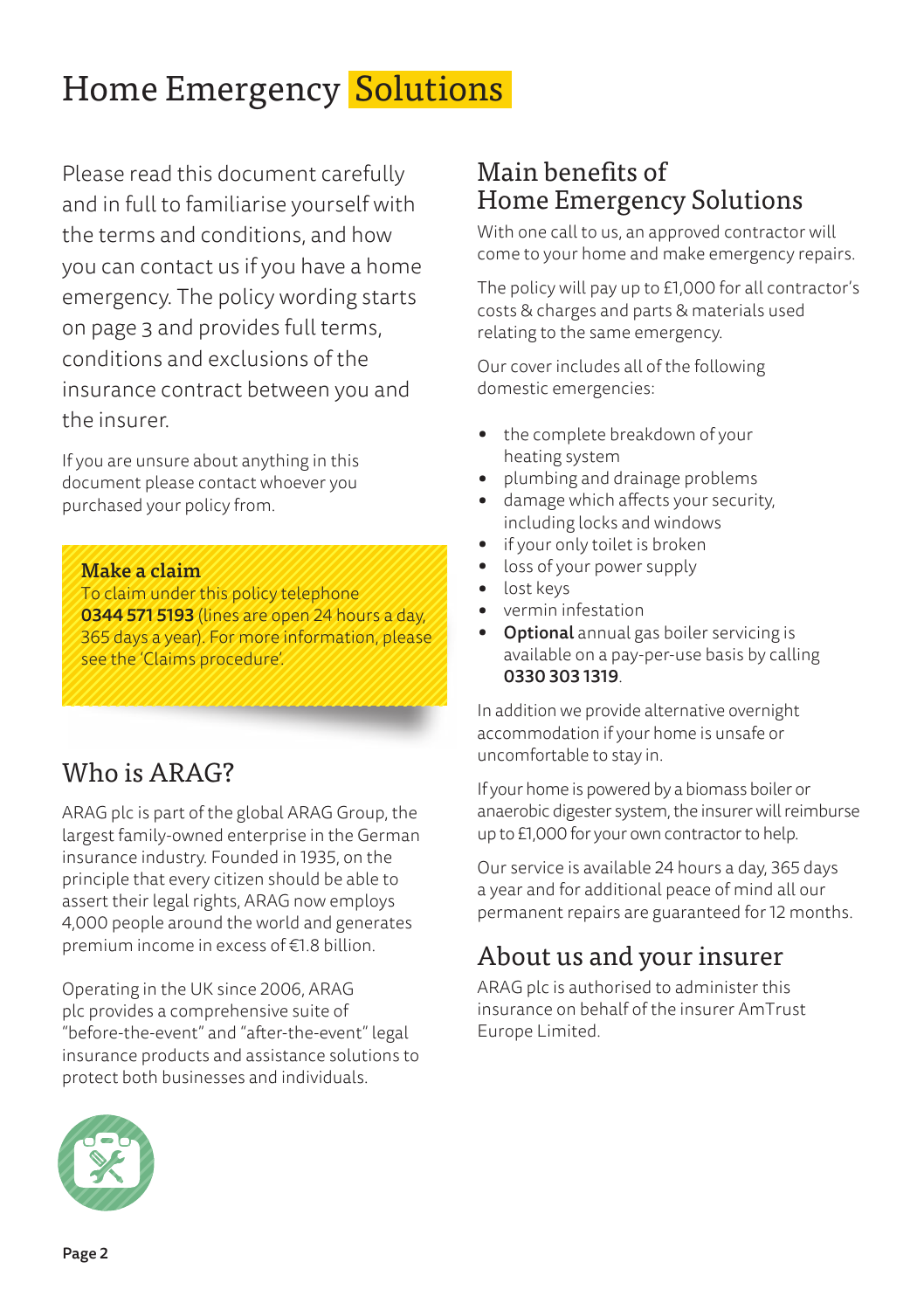# Important information

# Claims procedure

In the event of a home emergency:

- Please telephone 0344 571 5193 (lines are open 24 hours a day, 365 days a year) as soon as possible, providing us with your name, address, postcode, and the nature of the problem.
- 2) We will record your details and then decide on the best course of action to limit your loss and/or repair the damage. If the incident relates to an emergency covered under this policy, we will instruct a member of our emergency contractor network. Poor weather conditions or remote locations may affect normal standards of service.
- 3) If your home is powered by a biomass boiler or anaerobic digester system, we will check your details and agree for you to choose a suitable expert to help. You will have to pay the contractor and send your receipt to us, we will reimburse your claim. Please send your receipt to **www.arag.co.uk/newclaims** or ARAG plc, 9 Whiteladies Road, Clifton, Bristol, BS8 1NN.
- 4) If you are claiming for alternative accommodation costs you must obtain our authority to incur costs before booking somewhere to stay. You will have to pay for the accommodation when you check out and send your receipt to us to be reimbursed.
- 5) It is important you notify us as soon as possible of any claim, and do not call out your own contractors unless we have agreed as we will not pay their costs and it could stop your claim being covered.
- 6) You must report any major emergency which could result in serious damage to the home or injury, to the Emergency Services or the company that supplies the service.
- 7) Your call may be recorded for training and security purposes and will be answered as soon as possible.

# Privacy statement

This is a summary of how we collect, use, share and store personal information. To view our full privacy statement, please see our website www.arag.co.uk

# Collecting personal information

ARAG may be required to collect certain personal or sensitive information which may include name, address, date of birth and if appropriate medical information. We will hold and process this information in accordance with all relevant data protection regulations and legislation.

Should we ask for personal or sensitive information, we undertake that it shall only be used in accordance with our privacy statement.

We may also collect information for other parties such as suppliers we appoint to process the handling of a claim.

### Using personal or sensitive information

The reason we collect personal or sensitive information is to fulfil our contractual and regulatory obligations in providing this insurance product, for example to process premium or handle a claim. To fulfil these obligations, we may need to share personal or sensitive information with other organisations. We will not disclose personal or sensitive information for any purpose other than the purpose for which it was collected. Please refer to our full privacy statement for full details.

### Keeping personal information

We shall not keep personal information for any longer than necessary.

### Your rights

Any person insured by this policy has a number of rights in relation to how we hold personal data including; the right to a copy of the personal data we hold; the right to object to the use of personal data or the withdrawal of previously given consent; the right to have personal data deleted.

**O** For a full list of privacy rights and when we will not be able to delete personal data please refer to our full privacy statement.

### What happens if the insurer cannot meet its liabilities?

AmTrust Europe Limited is covered by the Financial Services Compensation Scheme (FSCS). You may be entitled to compensation of up to 90% of the cost of your claim in the unlikely event that the insurer cannot meet its obligations. Further information about compensation scheme arrangements is available at www.fscs.org.uk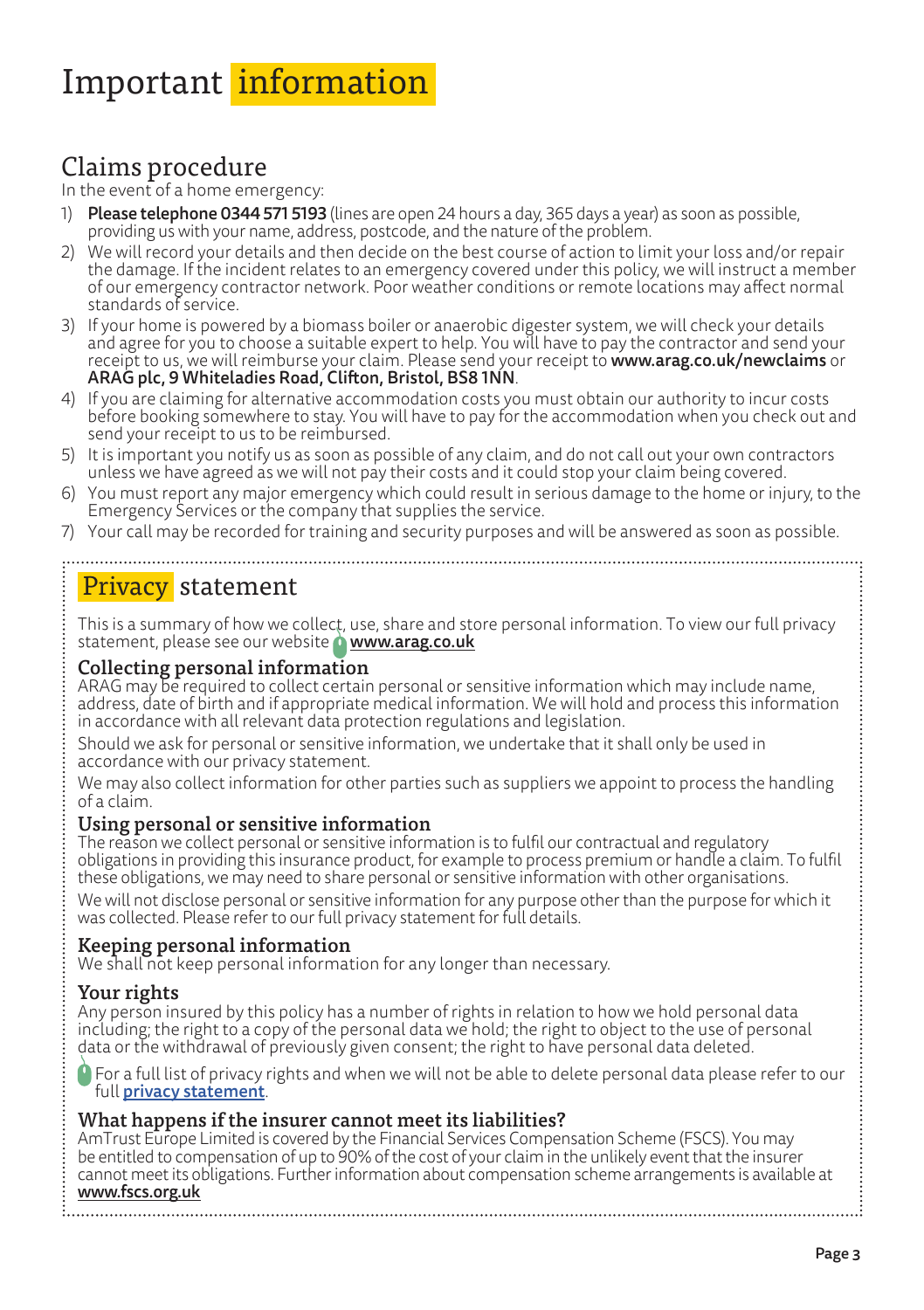# Home Emergency Solutions

This policy is evidence of the contract between you and the insurer.

Terms that appear in bold type have special meanings. Please read Meaning of words & terms for more information.

# Your policy cover

Following an Insured event which results in a **home emergency** the **insurer** will pay **emergency costs** provided that all of the following requirements are met:

- 1) You have paid the insurance premium.
- 2) The claim is reported to  $us$ 
	- a) during the **period of insurance** and
	- b) immediately after you first become aware of a home emergency.
- 3) You always agree to use the contractor chosen by us.

# Insured events covered

# 1) Main heating system

 The total failure or complete breakdown, whether or not caused by accidental damage, of the main heating system (including a **central heating boiler**, all radiators, hot water pipes and water storage tanks) in **your home**.

# 2) Plumbing & drainage

 The sudden damage to, or blockage or breakage or flooding of, the drains or plumbing system including water storage tanks, taps and pipe-work located within your home, which results in a home emergency.

### 3) Home security

 Damage to (whether or not accidental) or the failure of external doors, windows or locks; which compromises the security of **vour home**.

# 4) Toilet unit

Breakage or mechanical failure of the toilet bowl or cistern resulting in the loss of function provided that there is no other toilet in your home.

### 5) Domestic power supply

The failure, whether or not caused accidentally, of your home's domestic electricity or gas supply.

### 6) Lost keys

The loss or theft of the only available keys, if you cannot replace them to gain access to your home.

### 7) Vermin infestation

Vermin causing damage inside your home or a health risk to you.

### 8) Alternative accommodation costs

Your overnight accommodation costs including transport to such accommodation following a home emergency which makes your home unsafe, unsecure or uncomfortable to stay in overnight.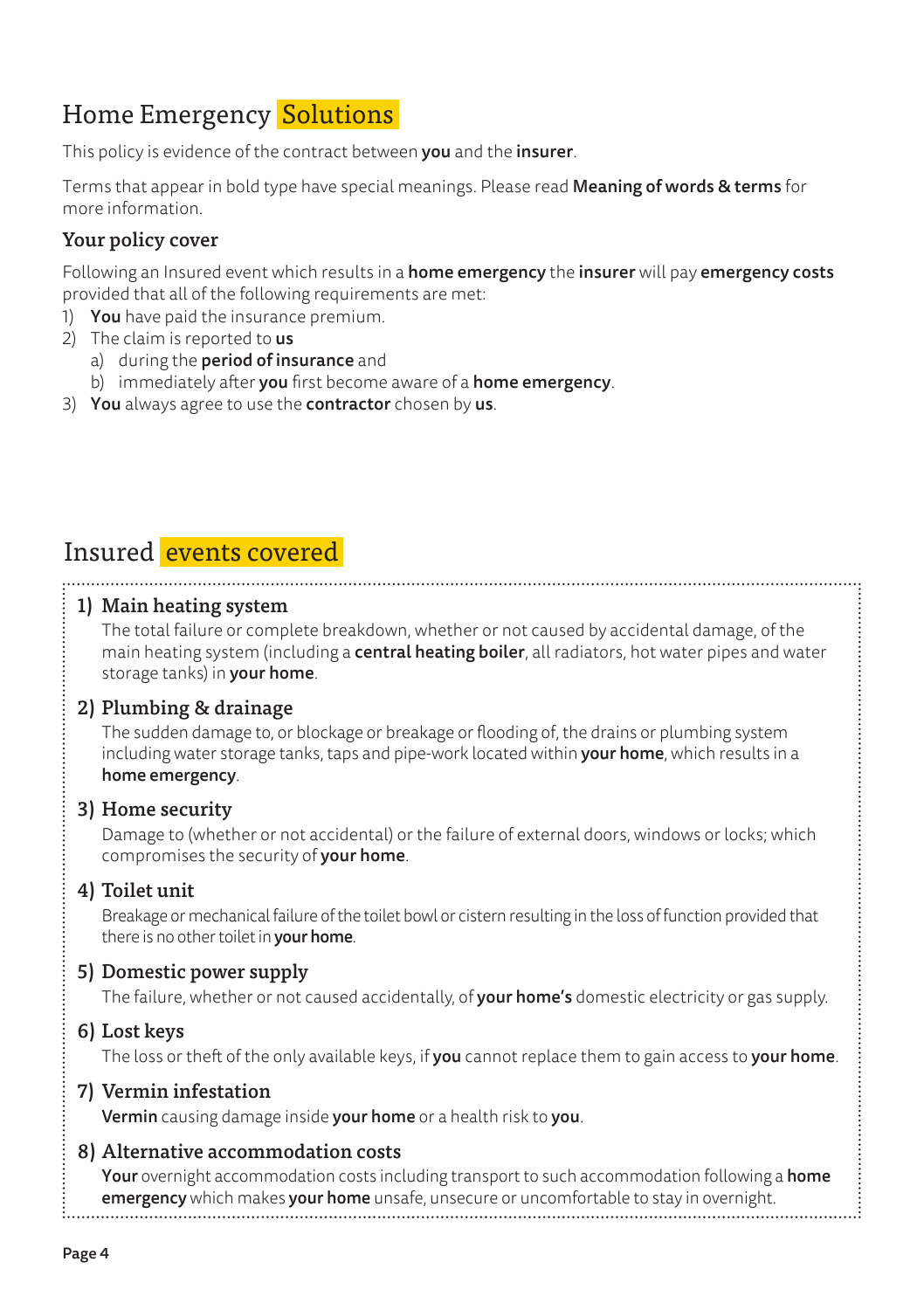# What is **not covered** by this policy

| You are not covered for any claim arising from or relating to: |                                                                                                                                                                                                                                                                                                                                                                                                                                                                                                     |
|----------------------------------------------------------------|-----------------------------------------------------------------------------------------------------------------------------------------------------------------------------------------------------------------------------------------------------------------------------------------------------------------------------------------------------------------------------------------------------------------------------------------------------------------------------------------------------|
| $\left( \begin{array}{c} 1 \end{array} \right)$                | emergency costs which have been incurred before we accept a claim                                                                                                                                                                                                                                                                                                                                                                                                                                   |
|                                                                | 2) an Insured event which happens within the first 48 hours of cover if you purchase this policy at a<br>different date from any other related insurance policy                                                                                                                                                                                                                                                                                                                                     |
| 3)                                                             | emergency costs where there is no one at home when the contractor arrives                                                                                                                                                                                                                                                                                                                                                                                                                           |
|                                                                | 4) any matter occurring prior to, or existing at the start of the policy, and which you believed or ought<br>reasonably to have believed could give rise to a claim under this policy                                                                                                                                                                                                                                                                                                               |
| 5)                                                             | any wilful or negligent act or omission or any third party interference or faulty workmanship which does<br>not comply with recognised industry standards or manufacturer's instructions                                                                                                                                                                                                                                                                                                            |
| 6)                                                             | a main heating system (including a central heating boiler) which is more than 15 years old                                                                                                                                                                                                                                                                                                                                                                                                          |
| 7)                                                             | a) LPG fuelled, oil fired, warm air and solar heating systems; or<br>b) boilers with an output over 60Kw/hr                                                                                                                                                                                                                                                                                                                                                                                         |
| 8)                                                             | the cost of making permanent repairs including any redecoration or making good the fabric of your home<br>a) once the <b>home emergency</b> situation has been resolved<br>b) arising from damage caused:                                                                                                                                                                                                                                                                                           |
|                                                                | i) in the course of the repair or<br>ii) in the course of investigation of the cause of the Insured event or<br>iii) in gaining access to your home                                                                                                                                                                                                                                                                                                                                                 |
|                                                                | 9) the interruption, failure or disconnection of the mains electricity, mains gas or mains water supply                                                                                                                                                                                                                                                                                                                                                                                             |
|                                                                | 10) the replacement of parts that suffer damage or the gradual process of wear and tear over time (such as<br>dripping taps, washers or discs forming part of a tank pipe or tap)                                                                                                                                                                                                                                                                                                                   |
|                                                                | 11) your garage (except a central heating boiler located in a connecting garage) outbuildings,<br>boundary walls, fences, hedges, cess pit, fuel tank or septic tank                                                                                                                                                                                                                                                                                                                                |
|                                                                | 12) your home being left unoccupied for more than 30 days consecutively                                                                                                                                                                                                                                                                                                                                                                                                                             |
|                                                                | 13) goods or materials covered by a manufacturer's, supplier's or installer's warranty                                                                                                                                                                                                                                                                                                                                                                                                              |
|                                                                | 14) the failure of equipment or facilities which have not been installed, maintained or serviced in<br>accordance with legal regulations or manufacturer's instructions, or which is caused by a design fault<br>which makes them inadequate or unfit for use                                                                                                                                                                                                                                       |
|                                                                | 15) a claim covered by another policy, or any claim that would have been covered by any other policy if this<br>policy did not exist                                                                                                                                                                                                                                                                                                                                                                |
|                                                                | 16) subsidence, landslip or heave                                                                                                                                                                                                                                                                                                                                                                                                                                                                   |
|                                                                | 17) a property that is not your main residence or that you rent or let                                                                                                                                                                                                                                                                                                                                                                                                                              |
|                                                                | 18) blockage of supply or waste pipes to the home due to freezing weather conditions                                                                                                                                                                                                                                                                                                                                                                                                                |
|                                                                | 19) a) ionising radiations or contamination by radioactivity from any nuclear fuel or from any nuclear<br>waste from the combustion of nuclear fuel<br>b) radioactive, toxic, explosive or other hazardous properties of any explosive nuclear assembly or<br>nuclear component thereof                                                                                                                                                                                                             |
|                                                                | c) war, invasion, act of foreign enemy hostilities (whether war is declared or not), civil war, rebellion,<br>revolution, insurrection or military or usurped power                                                                                                                                                                                                                                                                                                                                 |
|                                                                | d) pressure waves from aircrafts or other aerial devices travelling at sonic or supersonic speed<br>any terrorist action (regardless of any other cause or event contributing concurrently or in any other<br>e)<br>sequence to the liability) or any action taken in controlling, preventing or suppressing terrorist<br>action. If the insurer alleges that by reason of this exclusion any liability or loss is not covered by this<br>policy, burden of proving the contrary shall be upon you. |
|                                                                |                                                                                                                                                                                                                                                                                                                                                                                                                                                                                                     |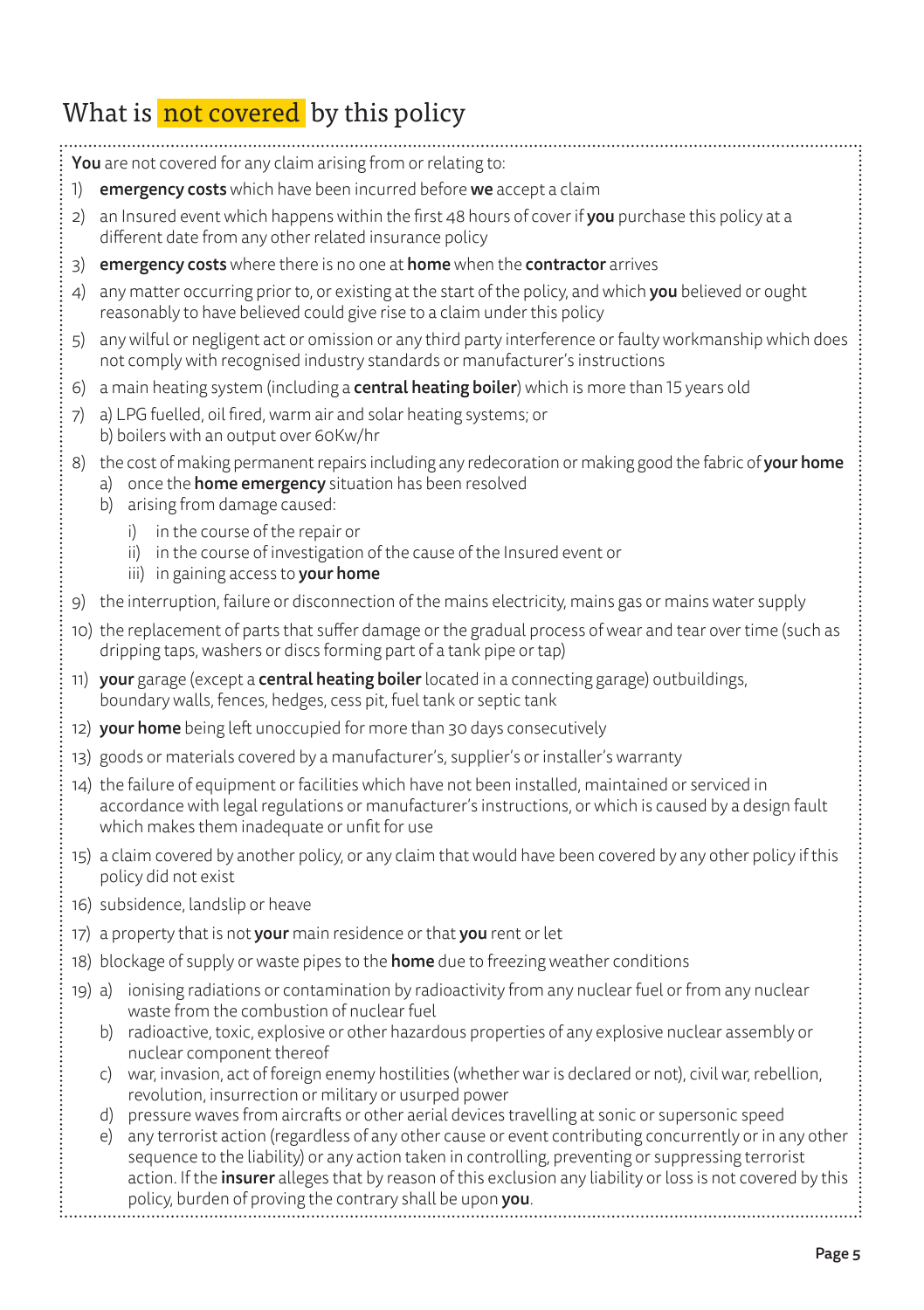# Policy conditions

Failure to keep any of these conditions may lead the insurer to cancel your policy, or refuse to pay a claim.

#### ÷ 1. Your Responsibilities

#### You must:

- a) observe and keep to the terms of the policy
- b) not do anything that hinders  $us$  or the contractor
- $\overrightarrow{c}$  tell us immediately after first becoming aware of any **home emergency**
- $\overrightarrow{d}$  tell us immediately of anything that may materially alter our assessment of the claim
- $\dot{\textbf{e}}$  cooperate fully with the **contractor** and **us**
- f) provide us with everything we need to help us handle the claim
- g) take reasonable steps to recover emergency costs that the insurer pays and pay to the insurer all costs that are recovered should these be paid to you
- 
- h) minimise any **emergency costs** and try to prevent anything happening that may cause a claim<br>i) allow the **insurer** at any time to take over and conduct in **your** name any claim, proceedings or allow the **insurer** at any time to take over and conduct in **your** name any claim, proceedings or investigation
- be able to prove that the **central heating boiler** has been serviced within the 12 months prior to the date of your home emergency claim.

#### 2. Our Consent

We must give you our consent to incur emergency costs. The insurer does not accept liability for emergency costs incurred without our consent.

#### 3. Settlement

You must not settle the contractor's invoice or agree to pay emergency costs that you wish to claim for under this policy without our agreement.

#### Call out and labour costs

When settling contractor's call out charge and labour costs, unless stated otherwise on the contractor's invoice we will determine that the call out charge covers the cost of the contractor attending your home and disallows any time spent diagnosing the fault which has caused the Insured event. Any inspection time that is required to trace, access or identify the cause of the Insured event will be settled on the basis that the time is charged as labour costs.

#### 4. Disputes

If any dispute between you and us arises from this policy, you can make a complaint to us as described on the back page of this policy and we will try to resolve the matter. If we are unable to satisfy your concerns you can ask the Financial Ombudsman Service to arbitrate over the complaint.

#### 5. Fraudulent Claims

If you make any claim under the policy which is fraudulent or false, the policy shall become void and all benefit under it will be lost.

#### 6. Cancellation

- a) You may cancel the policy within 14 days of purchasing the cover with a full refund of the insurance premium paid provided that **you** have not made a claim which has been accepted.
- b) You may cancel this policy at any time by giving at least 21 days' written notice to us. The insurer will refund the premium for the remaining **period of insurance** unless you have notified a claim which has been or is subsequently accepted under this policy in which case no refund of premium shall be allowed.
- c) Where there is a valid reason for doing so, the **insurer** has the right to cancel the policy at any time by giving at least 21 days' written notice to you. The insurer will refund the premium for the remaining period of insurance. We will set out the reason for cancellation in writing. Valid reasons may include but are not limited to:
	- i) where the party claiming under this policy fails to cooperate with or provide information to **us** or the contractor in a way that materially affects our ability to process a claim, or our ability to defend the insurer's interests
	- ii) where the party claiming under this policy uses threatening or abusive behaviour or language, or intimidates or bullies **our** staff or suppliers
	- iii) where **we** reasonably suspect fraud.

#### 7. Jurisdiction

This policy will be governed by English Law.

#### 8. Contracts (Rights of Third Parties) Act 1999

 A person who is not party to this contract has no right to enforce the terms and conditions of this policy under the Contracts (Rights of Third Parties) Act 1999.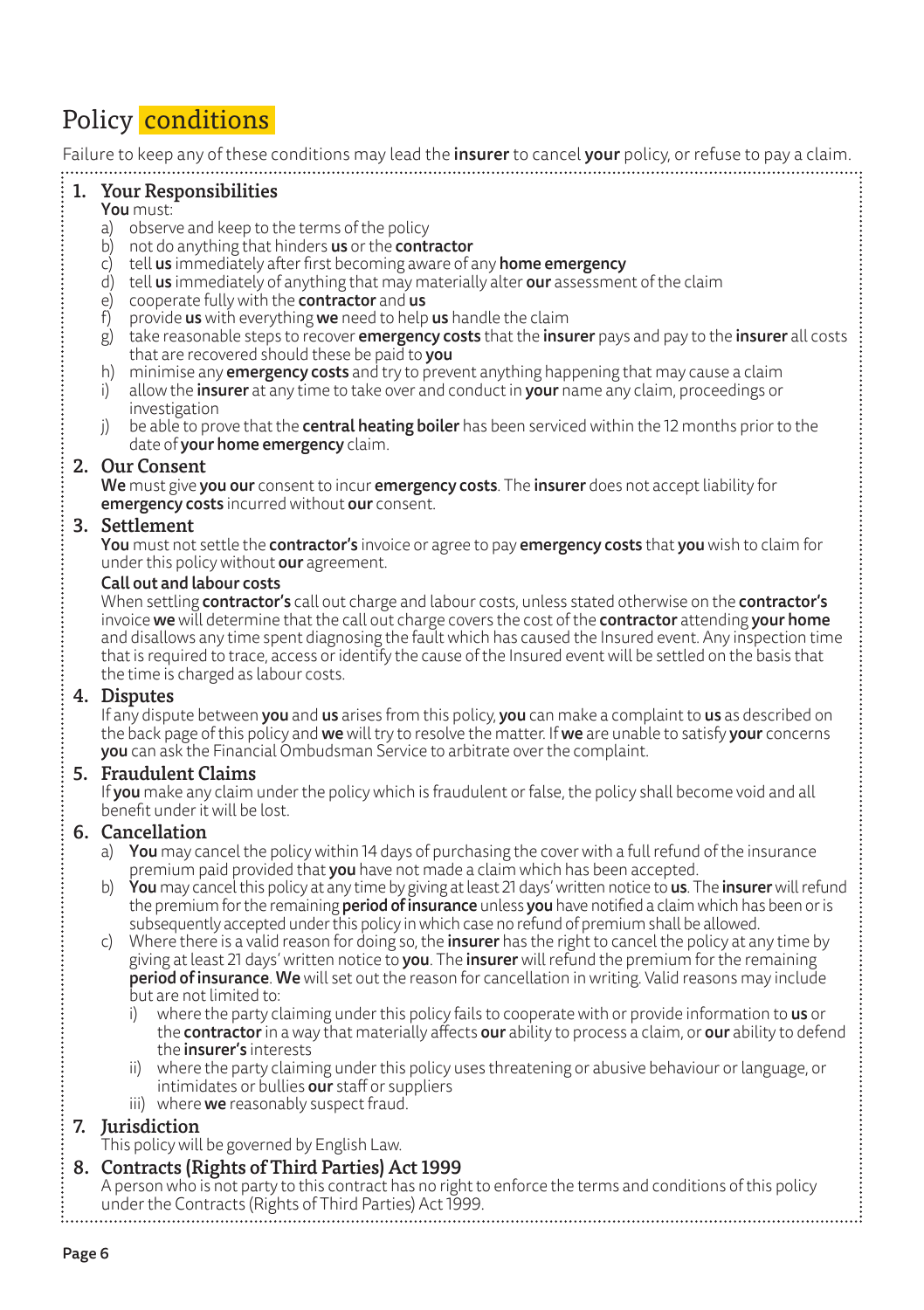# Meaning of words & terms

Certain words and terms contained in this policy have been defined as they have the same meaning wherever they appear.

# Central heating boiler

A boiler:

- a) located in **your home** (or connecting garage), and
- b) which has been serviced within the 12 months prior to the date of **vour home emergency** claim.

## Contractor

- a) The contractor or tradesperson chosen by us to respond to your home emergency.
- b) Where **your home** is powered by a biomass boiler or anaerobic digester system, a suitably qualified expert chosen by you with our agreement to respond to your home emergency.

#### Emergency costs

- a) Contractor's reasonable and properly charged labour costs, parts and materials provided that where your home is powered by a biomass boiler or anaerobic digester system, you must pay the contractor and send the receipt to us for the insurer to reimburse you.
- b) Where necessary, alternative accommodation costs incurred under Insured event 8.

The maximum payable by the **insurer** is £1,000 for all claims related by time or original cause.

### Home

Your principal private dwelling used for domestic purposes only and situated within the United Kingdom, Channel Islands and the Isle of Man.

### Home emergency

A sudden unexpected event which clearly requires immediate action in order to:

- a) prevent damage or avoid further damage to your home, and/or
- b) render the **home** safe or secure, and/or
- c) restore the main services to the home, and/or
- d) alleviate any health risk to vou.

### Insurer

AmTrust Europe Limited.

### Period of insurance

The period shown in your main insurance policy taken out at the same time as this policy.

# Vermin

Brown or black rats, house or field mice, and wasps' or hornets' nests.

# We/us/our

ARAG plc (or appointed agents on its behalf) who is authorised under a binding authority agreement to administer this insurance on behalf of the **insurer**. AmTrust Europe Limited.

# You/your

The person to whom this policy has been issued and anyone living in the **home**.

Signed by

Managing Director ARAG plc